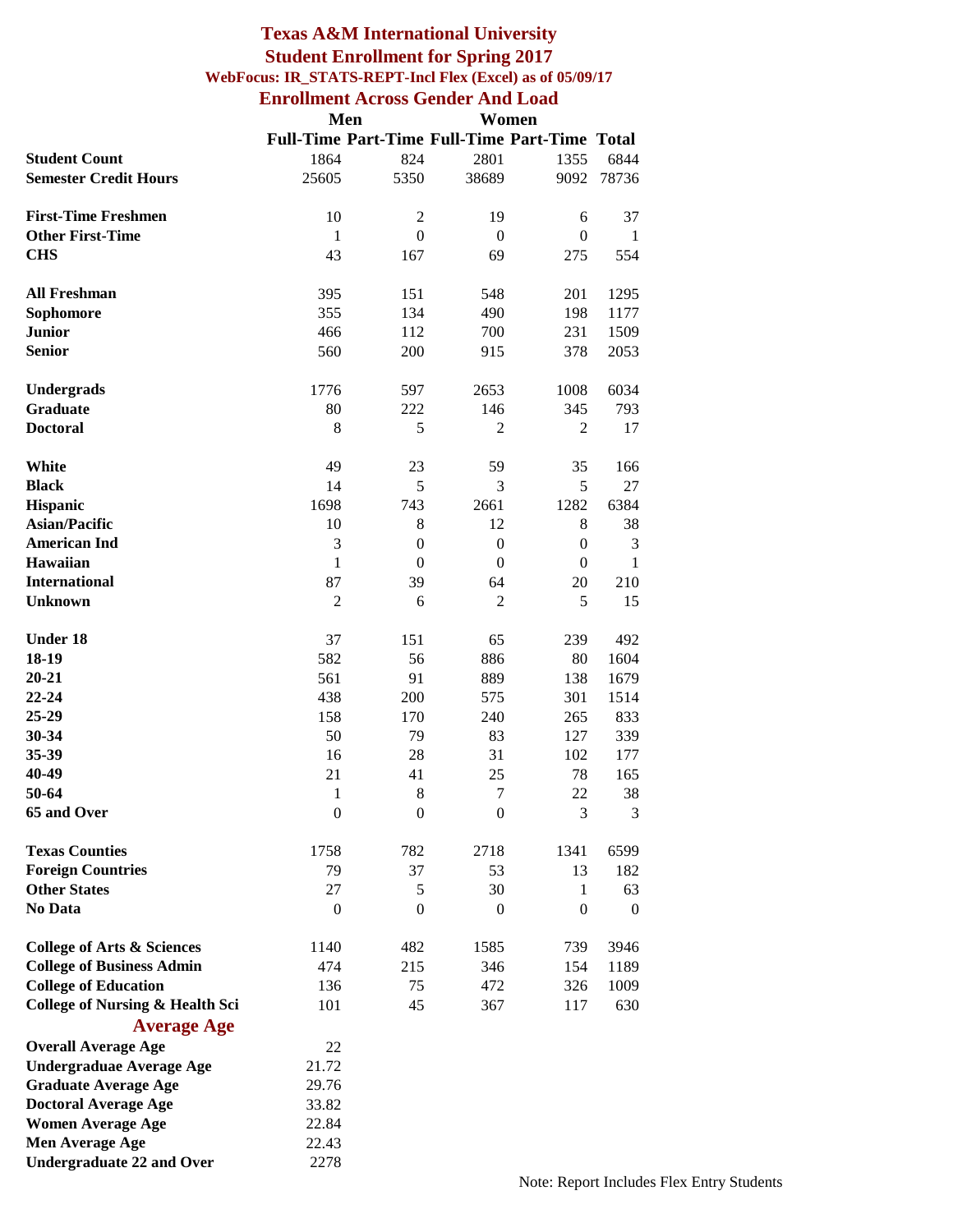## **Enrollment Across Ethnicity for Spring 2017**

|                                        | <b>AmInd Asian Blck Haw</b> |                  |                  |                  | <b>Hsp</b>       | Int              |                  |                  | Unk Wht Total |
|----------------------------------------|-----------------------------|------------------|------------------|------------------|------------------|------------------|------------------|------------------|---------------|
| <b>Student Count</b>                   | 3                           | 38               | 27               | 1                | 6384             | 210              | 15               | 166              | 6844          |
| <b>Semester Credit Hours</b>           | 38                          | 403              | 334              | 18               | 73633            | 2309             | 96               | 1905             | 78736         |
|                                        |                             |                  |                  |                  |                  |                  |                  |                  |               |
| Women                                  | $\boldsymbol{0}$            | 20               | 8                | $\overline{0}$   | 3943             | 84               | 7                | 94               | 4156          |
| Men                                    | 3                           | 18               | 19               | $\mathbf{1}$     | 2441             | 126              | 8                | 72               | 2688          |
|                                        |                             |                  |                  |                  |                  |                  |                  |                  |               |
| <b>Full Time</b>                       | 3                           | 22               | 17               | $\mathbf{1}$     | 4359             | 151              | $\overline{4}$   | 108              | 4665          |
| <b>Part Time</b>                       | $\boldsymbol{0}$            | 16               | 10               | $\boldsymbol{0}$ | 2025             | 59               | 11               | 58               | 2179          |
|                                        |                             |                  |                  |                  |                  |                  |                  |                  |               |
| <b>First-Time Freshmen</b>             | $\boldsymbol{0}$            | $\mathbf{1}$     | 1                | $\boldsymbol{0}$ | 33               | $\mathfrak{2}$   | $\boldsymbol{0}$ | $\boldsymbol{0}$ | 37            |
| <b>Other First-Time</b>                | $\boldsymbol{0}$            | $\overline{0}$   | $\boldsymbol{0}$ | $\boldsymbol{0}$ | $\mathbf{1}$     | $\boldsymbol{0}$ | $\boldsymbol{0}$ | $\boldsymbol{0}$ | 1             |
| <b>CHS</b>                             | $\mathbf{0}$                | 5                | $\boldsymbol{0}$ | $\boldsymbol{0}$ | 518              | $\boldsymbol{0}$ | 8                | 23               | 554           |
|                                        |                             |                  |                  |                  |                  |                  |                  |                  |               |
| <b>All Freshman</b>                    | $\boldsymbol{0}$            | 9                | 3                | $\boldsymbol{0}$ | 1212             | 22               | 9                | 40               | 1295          |
| Sophomore                              | $\boldsymbol{0}$            | 5                | $\overline{4}$   | $\boldsymbol{0}$ | 1117             | 22               | $\overline{c}$   | 27               | 1177          |
| <b>Junior</b>                          | $\overline{2}$              | $\,8\,$          | 6                | $\boldsymbol{0}$ | 1426             | 31               | $\mathbf{1}$     | 35               | 1509          |
| <b>Senior</b>                          | $\mathbf{1}$                | $\tau$           | 9                | 1                | 1953             | 37               | $\boldsymbol{0}$ | 45               | 2053          |
|                                        |                             |                  |                  |                  |                  |                  |                  |                  |               |
| <b>Undergrad Full-Time</b>             | 3                           | 20               | 16               | 1                | 4178             | 104              | $\overline{2}$   | 105              | 4429          |
| <b>Undergrad Part-Time</b>             | $\boldsymbol{0}$            | 9                | 6                | $\boldsymbol{0}$ | 1530             | 8                | 10               | 42               | 1605          |
| <b>Graduate Full-Time</b>              | $\boldsymbol{0}$            | $\mathbf{2}$     | $\mathbf{1}$     | $\boldsymbol{0}$ | 180              | 39               | $\mathbf{2}$     | $\mathbf{2}$     | 226           |
| <b>Graduate Part-Time</b>              | $\boldsymbol{0}$            | $\overline{4}$   | $\overline{4}$   | $\boldsymbol{0}$ | 493              | 50               | $\mathbf{1}$     | 15               | 567           |
| <b>Doctoral Full-Time</b>              | $\boldsymbol{0}$            | $\boldsymbol{0}$ | $\boldsymbol{0}$ | $\boldsymbol{0}$ | $\mathbf{1}$     | 8                | $\boldsymbol{0}$ | $\mathbf{1}$     | 10            |
| <b>Doctoral Part-Time</b>              | $\mathbf{0}$                | 3                | $\boldsymbol{0}$ | $\boldsymbol{0}$ | $\overline{2}$   | 1                | $\boldsymbol{0}$ | $\mathbf{1}$     | $\tau$        |
|                                        |                             |                  |                  |                  |                  |                  |                  |                  |               |
| <b>Under 18</b>                        | $\boldsymbol{0}$            | $\overline{4}$   | $\boldsymbol{0}$ | $\boldsymbol{0}$ | 456              | 1                | 8                | 23               | 492           |
| 18-19                                  | $\boldsymbol{0}$            | 13               | $\overline{4}$   | $\boldsymbol{0}$ | 1528             | 24               | $\overline{2}$   | 33               | 1604          |
| $20 - 21$                              | $\mathbf 1$                 | 6                | 6                | $\boldsymbol{0}$ | 1581             | 50               | $\boldsymbol{0}$ | 35               | 1679          |
| 22-24                                  | $\overline{2}$              | 5                | 10               | $\boldsymbol{0}$ | 1412             | 56               | 1                | 28               | 1514          |
| 25-29                                  | $\boldsymbol{0}$            | $\overline{2}$   | $\mathbf{1}$     | $\boldsymbol{0}$ | 760              | 50               | $\overline{c}$   | 18               | 833           |
| 30-34                                  | $\boldsymbol{0}$            | 3                | $\sqrt{2}$       | $\boldsymbol{0}$ | 301              | 19               | $\boldsymbol{0}$ | 14               | 339           |
| 35-39                                  | $\boldsymbol{0}$            | $\overline{2}$   | $\sqrt{2}$       | $\mathbf{1}$     | 162              | 5                | $\boldsymbol{0}$ | 5                | 177           |
| 40-49                                  | $\boldsymbol{0}$            | $\sqrt{2}$       | $\sqrt{2}$       | $\boldsymbol{0}$ | 151              | 3                | $\mathbf{1}$     | 6                | 165           |
| 50-64                                  | $\boldsymbol{0}$            | $\mathbf{1}$     | $\boldsymbol{0}$ | $\boldsymbol{0}$ | 32               | 1                | 1                | 3                | 38            |
| 65 and Over                            | $\mathbf{0}$                | $\boldsymbol{0}$ | $\boldsymbol{0}$ | $\boldsymbol{0}$ | 1                | $\mathbf{1}$     | $\overline{0}$   | $\mathbf{1}$     | 3             |
|                                        |                             |                  |                  |                  |                  |                  |                  |                  |               |
| <b>Texas Counties</b>                  | 3                           | 36               | 19               | $\boldsymbol{0}$ | 6345             | 40               | 13               | 143              | 6599          |
| <b>Foreign Countries</b>               | $\boldsymbol{0}$            | $\boldsymbol{0}$ | $\boldsymbol{0}$ | $\boldsymbol{0}$ | 13               | 167              | $\mathbf{1}$     | $\mathbf{1}$     | 182           |
| <b>Other States</b>                    | $\boldsymbol{0}$            | $\overline{2}$   | 8                | $\mathbf{1}$     | 26               | 3                | $\mathbf{1}$     | 22               | 63            |
| No Data                                | $\mathbf{0}$                | $\boldsymbol{0}$ | $\boldsymbol{0}$ | $\boldsymbol{0}$ | $\boldsymbol{0}$ | $\boldsymbol{0}$ | $\boldsymbol{0}$ | $\boldsymbol{0}$ | $\mathbf{0}$  |
| <b>College of Arts &amp; Sciences</b>  | $\mathbf{1}$                | 17               | 10               | $\mathbf{1}$     | 3751             | 54               | 13               | 99               | 3946          |
| <b>College of Business Admin</b>       | $\overline{2}$              | 9                | $\overline{4}$   | $\boldsymbol{0}$ | 1011             | 128              | $\overline{c}$   | 33               | 1189          |
| <b>College of Education</b>            | $\boldsymbol{0}$            | 5                | 10               | $\boldsymbol{0}$ | 962              | 12               | $\boldsymbol{0}$ | 20               | 1009          |
| <b>College of Nurs &amp; HealthSci</b> | $\overline{0}$              | $\tau$           | 3                | $\boldsymbol{0}$ | 594              | 14               | $\boldsymbol{0}$ | 12               | 630           |
|                                        |                             |                  |                  |                  |                  |                  |                  |                  |               |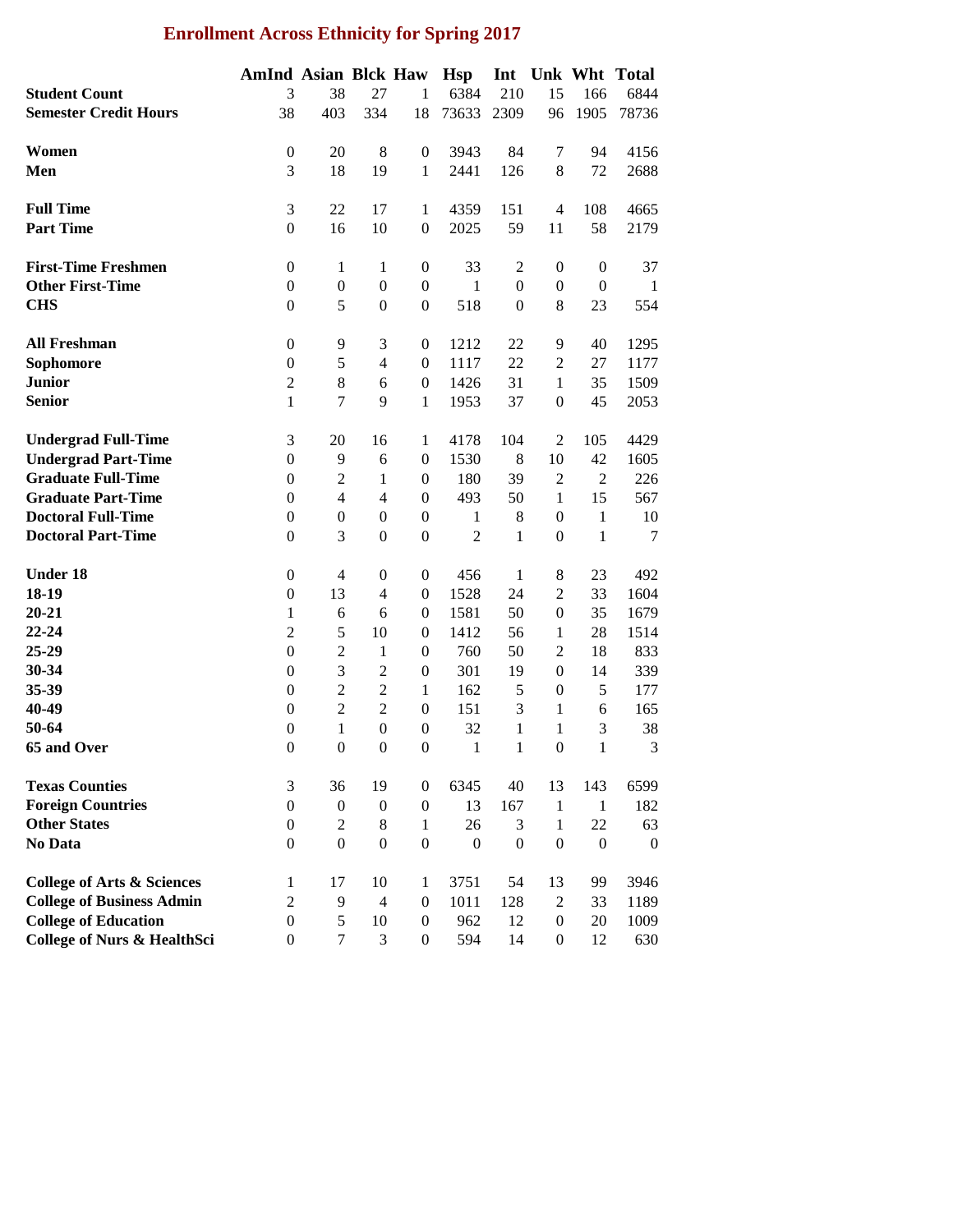## **New Students Under 30 for Spring 2017**

|                     |    | Men | Women                                         |     |     |
|---------------------|----|-----|-----------------------------------------------|-----|-----|
|                     |    |     | Full-Time Part-Time Full-Time Part-Time Total |     |     |
| <b>Student Type</b> |    |     |                                               |     |     |
| First Time Freshman | 11 |     | 19                                            | 6   | 38  |
| Graduate            | 11 | 34  | 12                                            | 40  | 97  |
| Transfer            | 60 | 32  | 90                                            | 51  | 233 |
| Transfer Freshman   | 6  |     | 8                                             | 5   | 19  |
| <b>Total</b>        | 88 |     | 129                                           | 102 | 387 |

#### **Enrollment Across 1st Generation**

|               | 1st-Gen |     | No Data Not 1st-Gen | Total |
|---------------|---------|-----|---------------------|-------|
| Level         |         |     |                     |       |
| Doctoral      | 11      |     | 6                   | 17    |
| Graduate      | 416     | 82  | 295                 | 793   |
| Undergraduate | 3483    | 143 | 2408                | 6034  |
| <b>Total</b>  | 3910    | 225 | 2709                | 6844  |

## **Enrollment by Student College**

|                |            |            |     |     |      |           |          |            | <b>Total</b>    |
|----------------|------------|------------|-----|-----|------|-----------|----------|------------|-----------------|
| <b>College</b> | <b>CHS</b> | <b>FFR</b> | FR  | SO. | JR   | <b>SR</b> | GR       | <b>PHD</b> | <b>Students</b> |
| AS             | 552        | 23         | 559 | 568 | 807  | 1153      | 284      | $\theta$   | 3946            |
| <b>BA</b>      |            |            | 152 | 159 | 263  | 352       | 239      | 17         | 1189            |
| ED             |            |            | 100 | 119 | 250  | 302       | 234      | $\theta$   | 1009            |
| <b>NH</b>      |            | 6          | 117 | 116 | 156  | 199       | 36       | $\theta$   | 630             |
| UC             |            | 0          |     |     |      | 47        | $\Omega$ | $\theta$   | 70              |
| <b>Total</b>   | 554        | 38         | 933 | 969 | 1487 | 2053      | 793      | 17         | 6844            |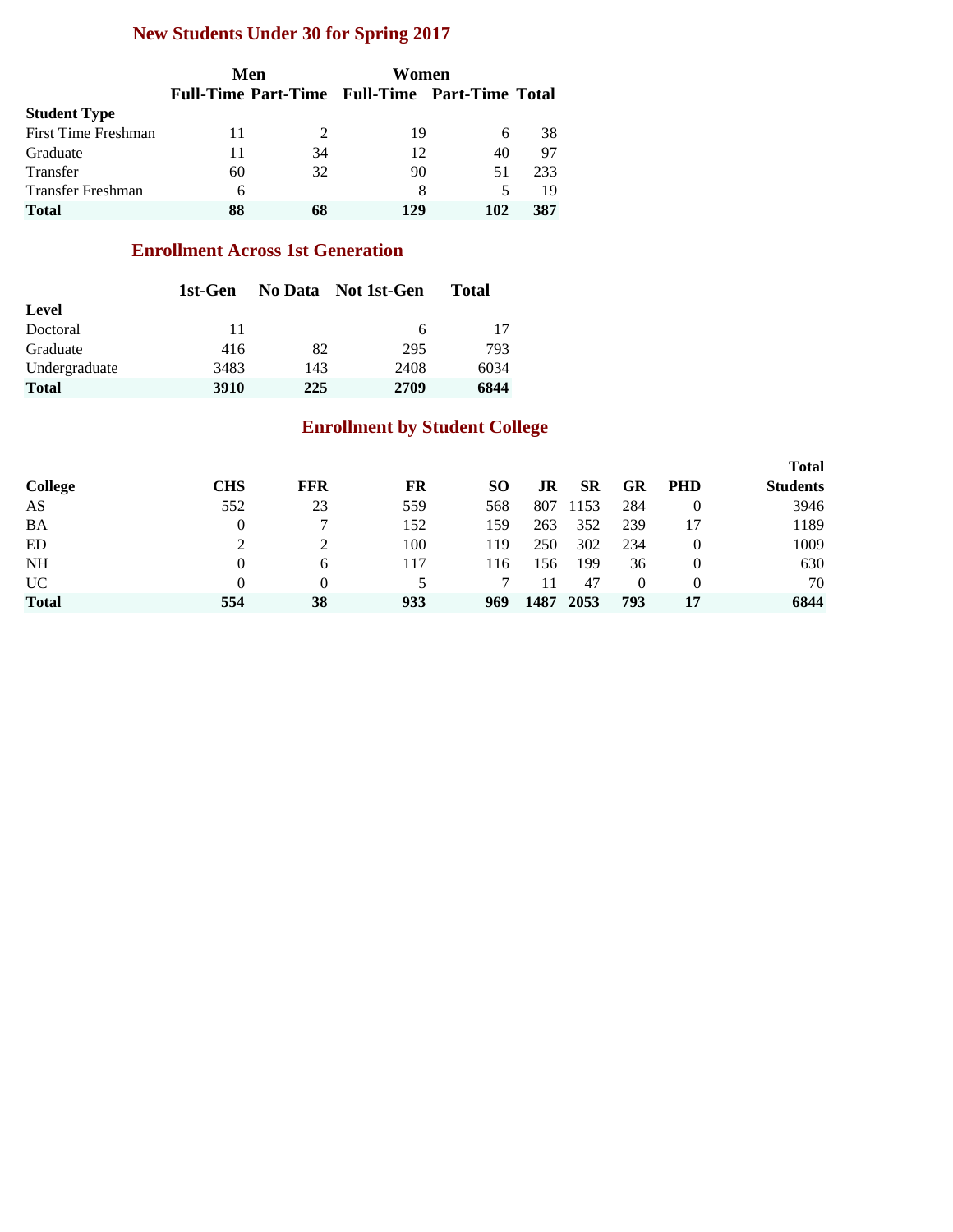# **Enrollment Level and College Across Ethnicity for Spring 2017**

|                                    |           | AmInd Asian Blck Haw Hsp Int Unk Wht Total |                |              |              |      |            |                |                |      |
|------------------------------------|-----------|--------------------------------------------|----------------|--------------|--------------|------|------------|----------------|----------------|------|
| Level                              | Col       |                                            |                |              |              |      |            |                |                |      |
| Undergraduate                      | AS        | 1                                          | 14             | 6            | 1            | 3491 | 43         | 12             | 94             | 3662 |
|                                    | <b>BA</b> | $\overline{2}$                             | 5              | 3            |              | 855  | 43         |                | 25             | 933  |
|                                    | ED        |                                            | 5              | 10           |              | 735  | 11         |                | 14             | 775  |
|                                    | <b>NH</b> |                                            | 5              | 3            |              | 561  | 13         |                | 12             | 594  |
|                                    | <b>UC</b> |                                            |                |              |              | 66   | 2          |                | 2              | 70   |
| <i><b>*Total Undergraduate</b></i> |           | 3                                          | 29             | 22           | $\mathbf{1}$ | 5708 | <b>112</b> | 12             | 147            | 6034 |
| Graduate                           | AS        |                                            | 3              | 4            |              | 260  | 11         | 1              | 5              | 284  |
|                                    | <b>BA</b> |                                            | 1              | 1            |              | 153  | 76         | $\mathfrak{D}$ | 6              | 239  |
|                                    | ED        |                                            |                |              |              | 227  | 1          |                | 6              | 234  |
|                                    | NH        |                                            | $\overline{2}$ |              |              | 33   | 1          |                |                | 36   |
| <i><b>*Total Graduate</b></i>      |           | $\mathbf{0}$                               | 6              | 5            | $\bf{0}$     | 673  | 89         | 3              | 17             | 793  |
| Doctoral                           | BA        |                                            | 3              |              |              | 3    | 9          |                | 2              | 17   |
| <i><b>*Total Doctoral</b></i>      |           | $\mathbf{0}$                               | 3              | $\mathbf{0}$ | $\mathbf{0}$ | 3    | 9          | $\mathbf 0$    | $\overline{2}$ | 17   |
| TOTAL                              |           | 3                                          | 38             | 27           | 1            | 6384 | <b>210</b> | 15             | 166            | 6844 |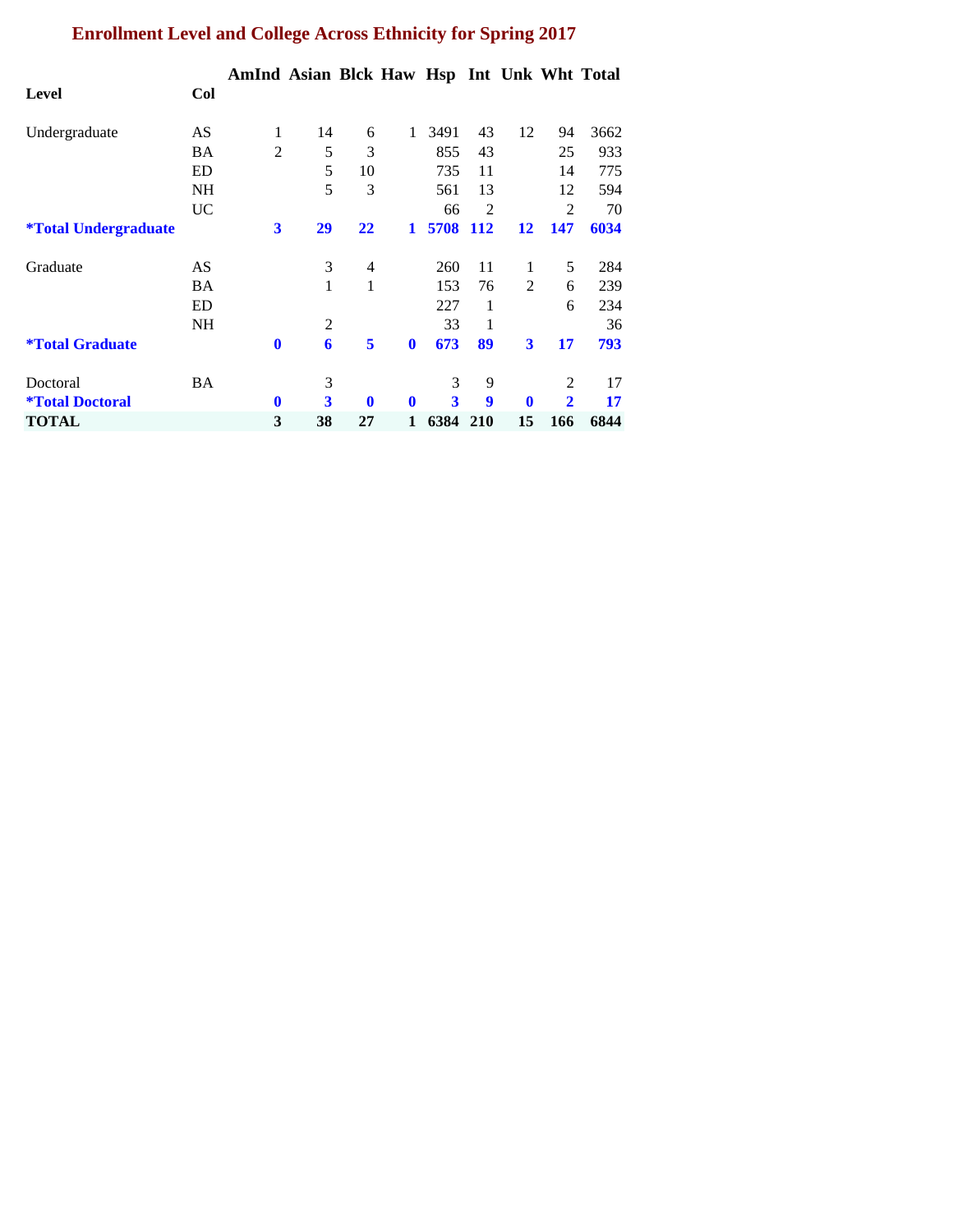## **Enrollment Across Residence for Spring 2017**

|                                            | <b>Frgn Ctries Oth States Texas Total</b> |                |              |       |
|--------------------------------------------|-------------------------------------------|----------------|--------------|-------|
| <b>Student Count</b>                       | 182                                       | 63             | 6599         | 6844  |
| <b>Semester Credit Hours</b>               | 2012                                      | 902            | 75822        | 78736 |
|                                            |                                           |                |              |       |
| Women                                      | 66                                        | 31             | 4059         | 4156  |
| Men                                        | 116                                       | 32             | 2540         | 2688  |
|                                            |                                           |                |              |       |
| <b>Full Time</b>                           | 132                                       | 57             | 4476         | 4665  |
| <b>Part Time</b>                           | 50                                        | 6              | 2123         | 2179  |
|                                            |                                           |                |              |       |
| <b>First-Time Freshmen</b>                 | 3                                         | 0              | 34           | 37    |
| <b>Other First-Time</b>                    | $\theta$                                  | $\mathbf{0}$   | $\mathbf{1}$ | 1     |
| <b>CHS</b>                                 | $\boldsymbol{0}$                          | $\overline{0}$ | 554          | 554   |
|                                            |                                           |                |              |       |
| <b>All Freshman</b>                        | 24                                        | 5              | 1266         | 1295  |
| Sophomore                                  | 21                                        | 8              | 1148         | 1177  |
| <b>Junior</b>                              | 25                                        | 18             | 1466         | 1509  |
| <b>Senior</b>                              | 25                                        | 29             | 1999         | 2053  |
|                                            |                                           |                |              |       |
| <b>Undergrad Full-Time</b>                 | 89                                        | 56             | 4284         | 4429  |
| <b>Undergrad Part-Time</b>                 | 6                                         | $\overline{4}$ | 1595         | 1605  |
| <b>Graduate Full-Time</b>                  | 36                                        | $\overline{0}$ | 190          | 226   |
| <b>Graduate Part-Time</b>                  | 43                                        | 1              | 523          | 567   |
| <b>Doctoral Full-Time</b>                  | 7                                         | 1              | 2            | 10    |
| <b>Doctoral Part-Time</b>                  | $\mathbf{1}$                              | $\mathbf{1}$   | 5            | 7     |
|                                            |                                           |                |              |       |
| White                                      | $\mathbf{1}$                              | 22             | 143          | 166   |
| <b>Black</b>                               | $\theta$                                  | 8              | 19           | 27    |
| <b>Hispanic</b>                            | 13                                        | 26             | 6345         | 6384  |
| <b>Asian/Pacific</b>                       | $\theta$                                  | $\mathfrak{2}$ | 36           | 38    |
| <b>American Ind</b>                        | $\theta$                                  | $\mathbf{0}$   | 3            | 3     |
| <b>International</b>                       | 167                                       | 3              | 40           | 210   |
| <b>Unknown</b>                             | $\mathbf{1}$                              | $\mathbf{1}$   | 13           | 15    |
|                                            |                                           |                |              |       |
| <b>Under 18</b>                            | $\overline{2}$                            | $\mathbf{0}$   | 490          | 492   |
| 18-19                                      | 26                                        | 10             | 1568         | 1604  |
| $20 - 21$                                  | 36                                        | 18             | 1625         | 1679  |
| $22 - 24$                                  | 48                                        | 23             | 1443         | 1514  |
| 25-29                                      | 49                                        | 6              | 778          | 833   |
| 30-34                                      | 14                                        | 1              | 324          | 339   |
| 35-39                                      | 5                                         | 3              | 169          | 177   |
| 40-49                                      | 2                                         | 1              | 162          | 165   |
| 50-64                                      | $\boldsymbol{0}$                          | $\mathbf{1}$   | 37           | 38    |
| 65 and Over                                | $\theta$                                  | $\overline{0}$ | 3            | 3     |
|                                            |                                           |                |              |       |
| <b>College of Arts &amp; Sciences</b>      | 47                                        | 30             | 3869         | 3946  |
| <b>College of Business Admin</b>           | 115                                       | 13             | 1061         | 1189  |
| <b>College of Education</b>                | 11                                        | 18             | 980          | 1009  |
| <b>College of Nursing &amp; Health Sci</b> | 8                                         | $\mathbf{1}$   | 621          | 630   |
|                                            |                                           |                |              |       |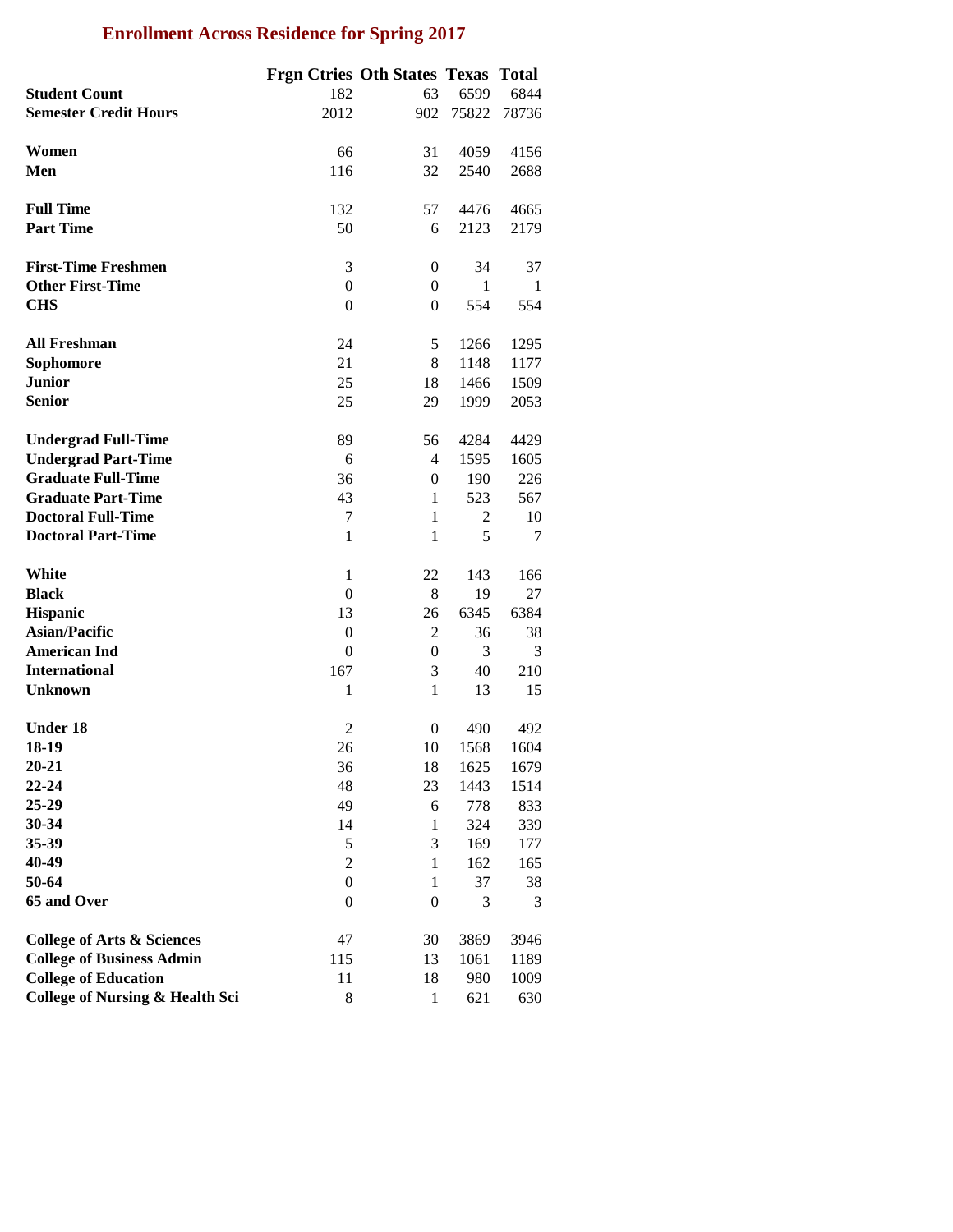## **Enrollment by Student Type for Spring 2017**

|                         |                               | FR             | <b>SO</b>      | JR             | <b>SR</b>       |                  |                  | <b>GR DR TOTAL</b> |
|-------------------------|-------------------------------|----------------|----------------|----------------|-----------------|------------------|------------------|--------------------|
| <b>College</b>          | <b>Student Type</b>           |                |                |                |                 |                  |                  |                    |
|                         |                               |                |                |                |                 |                  |                  |                    |
| AS                      | <b>Concurrent Enrolled HS</b> | 325            | 206            | 21             |                 |                  |                  | 552                |
|                         | Continuing                    | 530            | 515            | 718            | 1114 229        |                  |                  | 3106               |
|                         | <b>First Time Freshman</b>    | 22             |                | 1              |                 |                  |                  | 23                 |
|                         | Graduate                      |                |                |                | 1               | 46               |                  | 47                 |
|                         | Readmit Graduate              |                |                |                |                 | 9                |                  | 9                  |
|                         | Returning Undergraduate       | 7              | 9              | 23             | 32              |                  |                  | 71                 |
|                         | Transfer                      | 11             | 42             | 66             | 6               |                  |                  | 125                |
|                         | <b>Transfer Freshman</b>      | 11             | 2              |                |                 |                  |                  | 13                 |
| <i><b>*Total AS</b></i> |                               | 906            | 774            | 829            | 1153 284        |                  | $\mathbf 0$      | 3946               |
|                         |                               |                |                |                |                 |                  |                  |                    |
| BA                      | Continuing                    | 143            | 140            | 226            |                 | 339 173          | 17               | 1038               |
|                         | <b>First Time Freshman</b>    | 7              |                |                |                 |                  |                  | 7                  |
|                         | Graduate                      |                |                |                |                 | 58               |                  | 58                 |
|                         | <b>Post Baccalaureate</b>     | $\overline{2}$ | 1              |                |                 |                  |                  | 3                  |
|                         | Readmit Graduate              |                |                |                |                 | 8                |                  | 8                  |
|                         |                               | 2              | 3              | 7              | 9               |                  |                  | 21                 |
|                         | Returning Undergraduate       | 3              |                |                |                 |                  |                  |                    |
|                         | Transfer                      |                | 15             | 30             | 4               |                  |                  | 52                 |
|                         | <b>Transfer Freshman</b>      | $\overline{2}$ |                |                |                 |                  |                  | $\overline{2}$     |
| <i><b>*Total BA</b></i> |                               | 159            | 159            | 263            |                 | 352 239          | 17               | 1189               |
| ED                      |                               |                | 2              |                |                 |                  |                  |                    |
|                         | <b>Concurrent Enrolled HS</b> |                |                |                |                 |                  |                  | $\overline{c}$     |
|                         | Continuing                    | 94             | 98             | 214            | 289             | 176              |                  | 871                |
|                         | <b>First Time Freshman</b>    | 2              |                |                |                 |                  |                  | 2                  |
|                         | Graduate                      |                |                |                |                 | 25               |                  | 25                 |
|                         | <b>Post Baccalaureate</b>     |                |                |                | 3               |                  |                  | 3                  |
|                         | Readmit Graduate              |                |                |                |                 | 33               |                  | 33                 |
|                         | Returning Undergraduate       | 2              | 3              | 7              | 7               |                  |                  | 19                 |
|                         | Transfer                      | 1              | 18             | 29             | 3               |                  |                  | 51                 |
|                         | <b>Transfer Freshman</b>      | 3              |                |                |                 |                  |                  | 3                  |
| <i><b>*Total ED</b></i> |                               | <b>102</b>     | 121            | 250            |                 | 302 234          | $\mathbf{0}$     | 1009               |
| <b>NH</b>               |                               | 113            | 103            | 131            | 188             |                  |                  | 571                |
|                         | Continuing                    |                |                |                |                 | 36               |                  |                    |
|                         | <b>First Time Freshman</b>    | 6              |                |                |                 |                  |                  | 6                  |
|                         | Returning Undergraduate       |                | $\overline{2}$ | $\overline{4}$ | $7\phantom{.0}$ |                  |                  | 13                 |
|                         | Transfer                      | $\overline{c}$ | 11             | 21             | 4               |                  |                  | 38                 |
|                         | <b>Transfer Freshman</b>      | $\overline{c}$ |                |                |                 |                  |                  | $\overline{2}$     |
| <i><b>*Total NH</b></i> |                               | 123            | 116            | 156            | <b>199</b>      | 36               | $\boldsymbol{0}$ | 630                |
| UC                      | Continuing                    | 5              | 6              | 9              | 42              |                  |                  | 62                 |
|                         | Returning Undergraduate       |                |                | 1              | 5               |                  |                  | 6                  |
|                         | Transfer                      |                | 1              | 1              |                 |                  |                  | $\mathfrak{2}$     |
| <i><b>*Total UC</b></i> |                               | 5              | $\overline{7}$ | 11             | 47              | $\boldsymbol{0}$ | $\bf{0}$         | 70                 |
| <b>TOTAL</b>            |                               |                | 1295 1177      | 1509           | 2053            | 793              | 17               | 6844               |
|                         |                               |                |                |                |                 |                  |                  |                    |